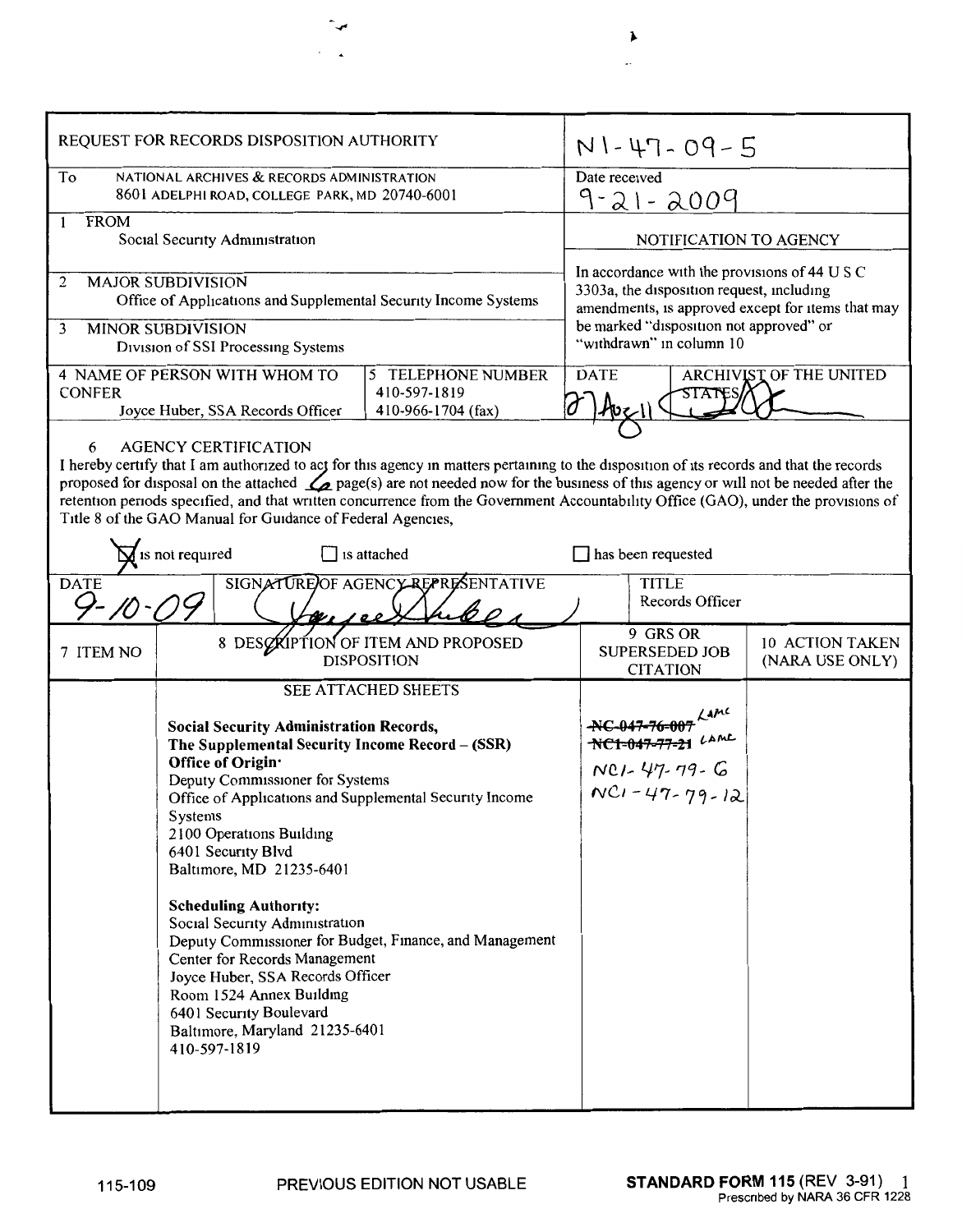This schedule provides authoritative instructions for the disposition of mission-related agency mformation contained in the *Supplemental Security Income Record and Special Veterans Benefits (SSR)* regardless of media It grants authority for the disposition of existing and future SSR records

#### **Supplemental Security Income Record and Special Veterans Benefits (SSR), 1974** - **present**

The SSR consists of a system of electronic records that contain certain information about every md1v1dual who has applied for Supplemental Security Income (SSI) payments under Title XVI of the Social Security Act, including individuals who have requested an advance payment, SSI recipients who have been overpaid, and ineligible persons associated with an SSI recipient The SSR also covers md1v1duals who have applied for and who are entitled to the Special Veterans Benefits (SVB) under Title VIII of the Act It does not cover applicants who do not have a Social Security Number (SSN)

The SSR 1s part of the Supplemental Secunty Income (SSI) System The SSI System sends daily information to the SSR database to record changes, deletions, and the establishment of new records Compilations shown on the SSR are the result of mputs that create, correct, and update the record This data 1s accessed through onlme and offlme query systems

This file contains records for all SSI recipients, both past and present The details are organized into segments Within each segment there are fields containing specific identifying data for the primary md1v1dual such as the applicant's name, sex, Social Security number (SSN), date of birth, address, telephone number, mcome and resource data, payment amounts (mcludmg overpayments), and other information provided by the applicant relative to his or her eligibility for SSI or SVB payments If the recipient has a representative payee, the representative payee's SSN, mailing address, and any applicable employer identification numbers are also displayed in the record

Data contained in the SSR is obtained predominantly from the applicant for SSI and SVB payments and 1s for the most part currently derived from the Modernized Supplemental Security Income Claim System (MSSICS) The states and other Federal agencies (such as DVA, Treasury and IRS also provide applicable mformation

#### **A. Inputs**

SSI records begin in Social Security field offices and teleservice centers where an individual or couple files an application for SSI payments SVB records begin in Social Security field offices and the Veterans Affairs Regional Office where a multipled files an application for SVB payments The SSI and SVB applications contain data that may be used to prove the identity of the applicant, to determine his/her eligibility for SSI payments, and in cases where eligibility is determined, to compute the amount of the payment Data used internally to control and process SSI and SVB cases along with information from the application are used to create and build the SSR The SSR 1s used as a means of providing an historical record of all activity on an individual's or couple's record See 71 Federal Register 1834 for other sources of inputs

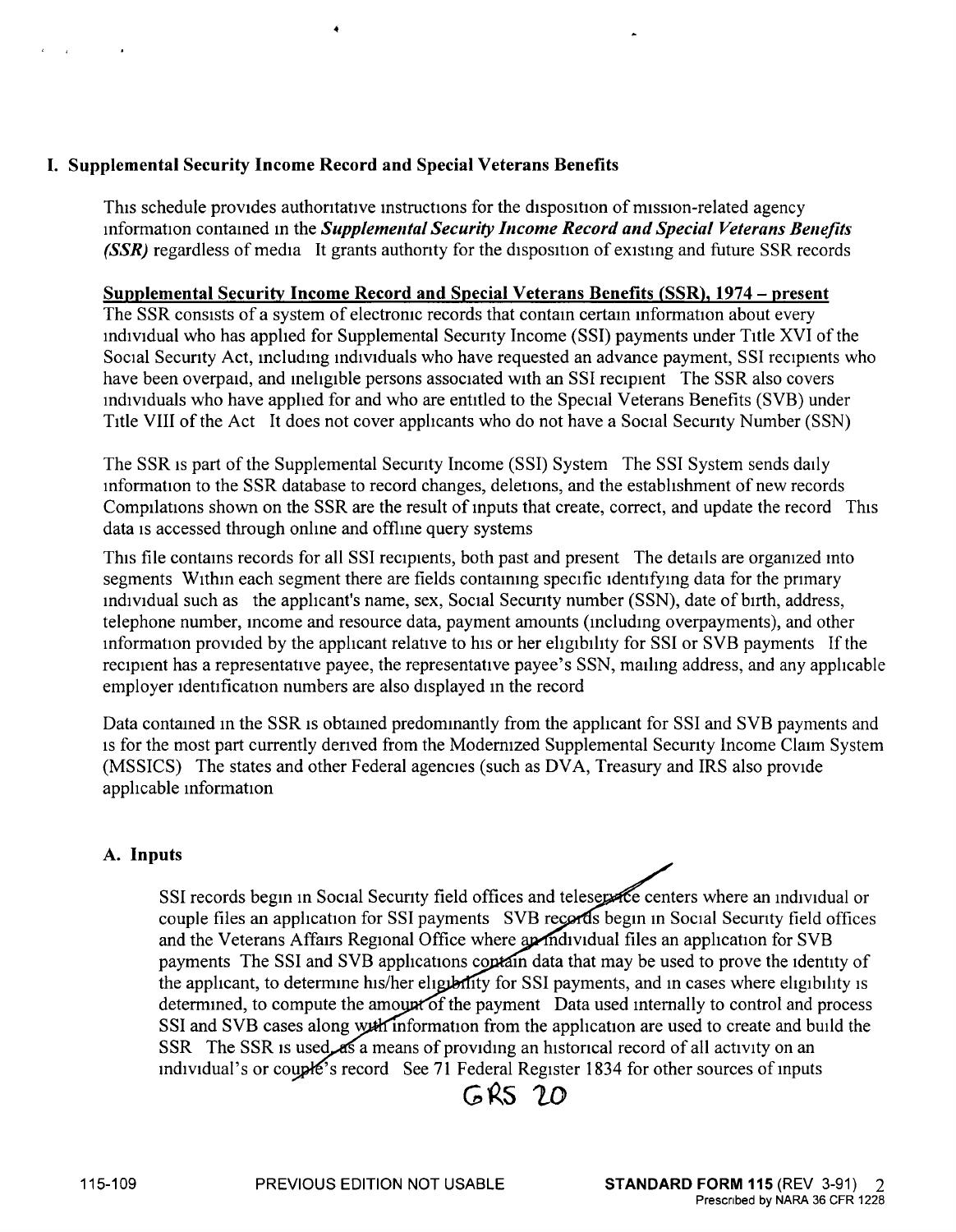Disposition: Temporary. Delete/destroy when information is entered into the master file<br>and verified.<br>
GRS 20 LAM<sub>C</sub>  $\leq$  2.2011 and verified. **GRS 20** LAMC  $5, 3, 20$ 

 $I$ fem $a$ .

Item  $\not$ <sup>8.</sup> Outputs - Applicant History Requests

The SSR is used, as a means of providing an account of all activity on a particular individual or couples record In addition, statistical figures are derived from the SSR for actuarial and management mformation Please refer to 71 Federal Register 1830-1833 for a more detailed description of the SSR outputs

**Disposition: Temporary. Destroy/delete when no longer needed for business purposes or after 3 years** - **whichever is later.** 

# **Master File** - **Supplemental Security Income Record and Special Veterans Benefits**

The SSR contams a record for each mdividual who has applied for SSI benefits under Title XVI of the Social Security Act and for SVB under Title VIII of the Act

This file contains data regarding SSI eligibility such as applicant's name, SSN, date of birth, citizenship, residence, income and resources, marital status, names of spouses/children, Medicaid eligibility, eligibility for other benefits, applicable alcoholism or drug addiction data, payment amounts (mcludmg the date and amount of advance payments), overpayment amounts (mcludmg identifying characteristics of each overpayment -e g, name, SSN, address of the those persons involved, recovery efforts made, and the date of each action and planned future actions), date and amount of advance payments, hving arrangements, applicable appellate decisions, SSN to identify a particular mdividual if applicable, mformation about representative payees, the State Welfare number in conversion cases, and a history of changes to any of the persons who have applied for SSI payments

This file also contains information about applicants for SVB The information maintained in this system of records is collected from applicants for Title VIII SVB, and other systems of records maintained by SSA The information maintained includes a data element indicating this is a Title VIII SVB claim It also mcludes 1dentifymg mformation such as the applicant's name, SSN and date of birth, telephone number, foreign and domestic addresses, sex, mcome data, and payment amounts - including overpayment amounts

Decisional data mput by SSA representatives, and mterface data from withm SSA and external exchanges, are used to make determmations of payment eligibility See 71 Fed Reg 1830-1833 for other SSR uses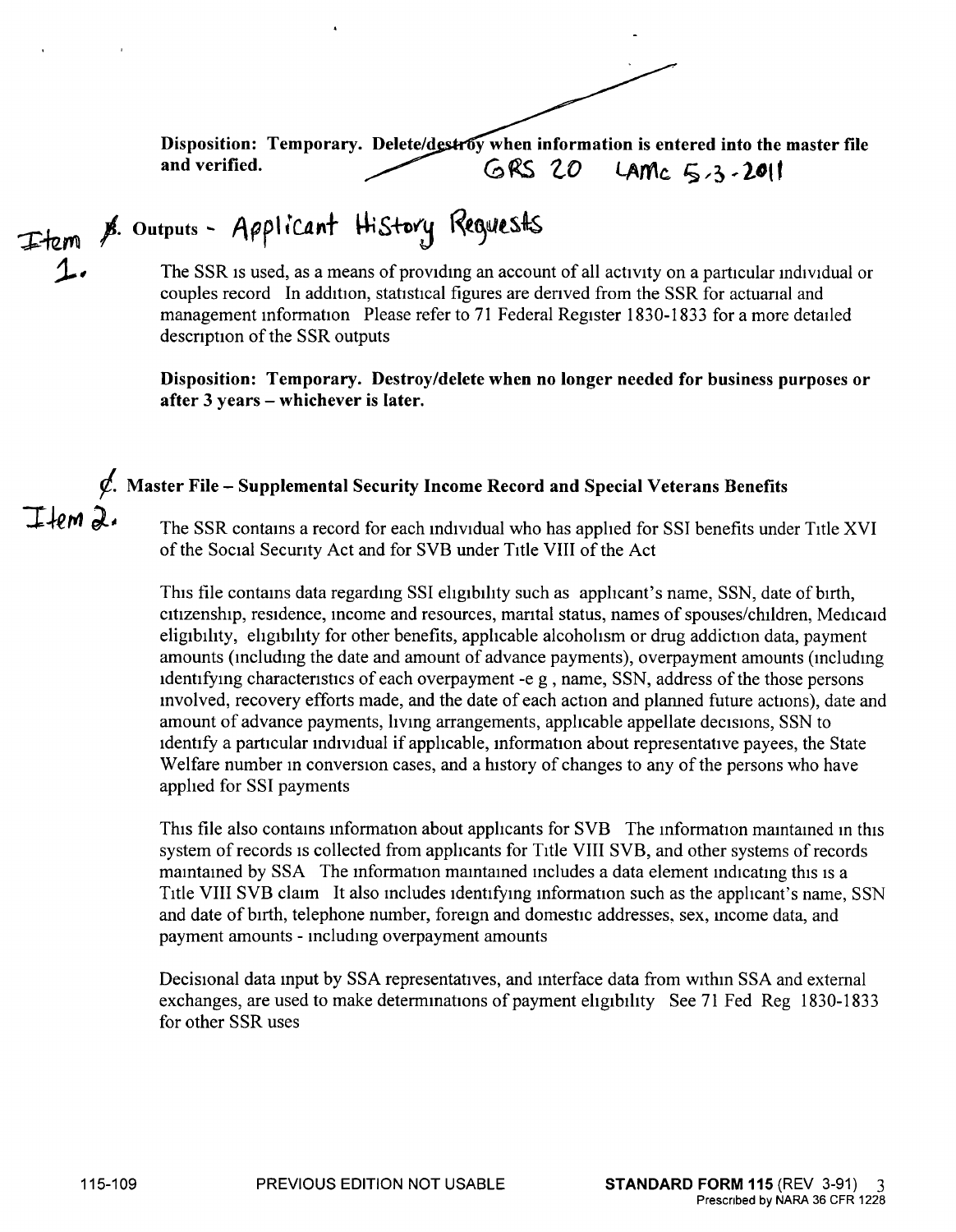Updated data (e g, from claimant reports), leads to an update of the mdividual's SSR record to show ehgibihty determmations, dates of payment and amounts due, and post-adjudicative activities mvolved m determmmg ehgibihty/payment amounts

### **Disposition: Temporary.**

**Destroy/delete the SSR record on an individual's SSN 300 years after the number holder's date of birth.** 

### **Guidance**

The followmg are examples where claims will be mamtamed beyond the scheduled penod for destruction

1 Fraud, Abuse or Misuse -- All claim file records where possible fraud, abuse or misuse have been identified or are involved in investigations of fraud, abuse or misuse will not be destroyed until the Office of the Inspector General provides approval to release such protection

2 Court Cases -- All claim file records involved in pending court cases or class actions will be protected from destruction until completion of all the legal actions and the Office of the General Counsel provides approval to release such protection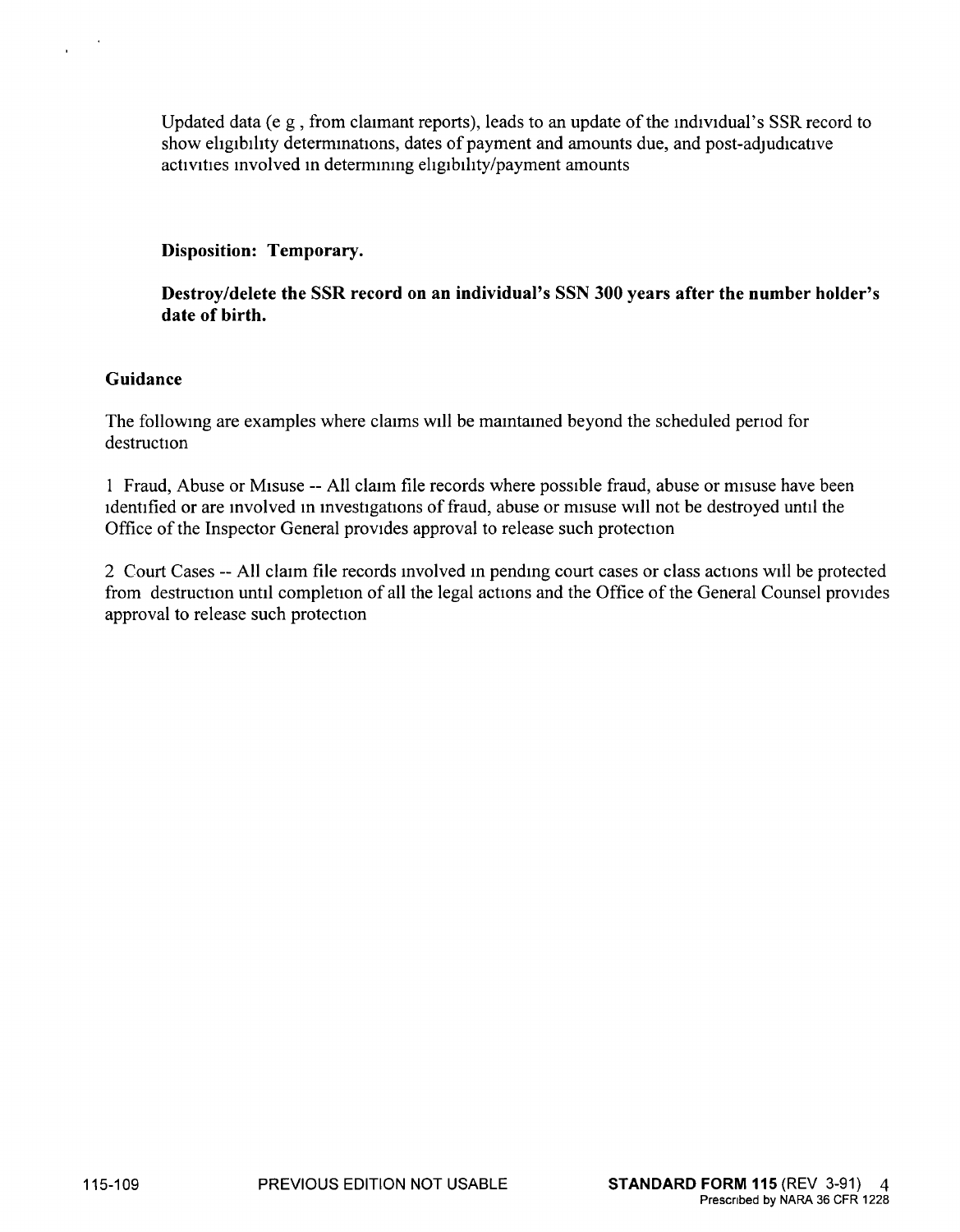# **General Counsel Statement**

I have reviewed the records and their respective proposed dispositions. I am of the opiruon that the records will be maintained for a period of time sufficient to protect the legal and financial rights of the government and of the people directly affected by the Agency's activities.

omad W. *Cieuv Cel*<br>eneral Counsel

## **Agency Concurrence**

ᠵ

Associate Commissioner, Office of Facilities Management

Associate Commissioner, Office of Publications & Logistics Management

een Hermuel

Commissioner, Office of Management

wastll

Associate Commissioner, Office of Automation Support

Associate Commissioner, Office of Public Service  $\&$ Operations Support

Date

Date

 $9/12/2009$ 

Date

Date

---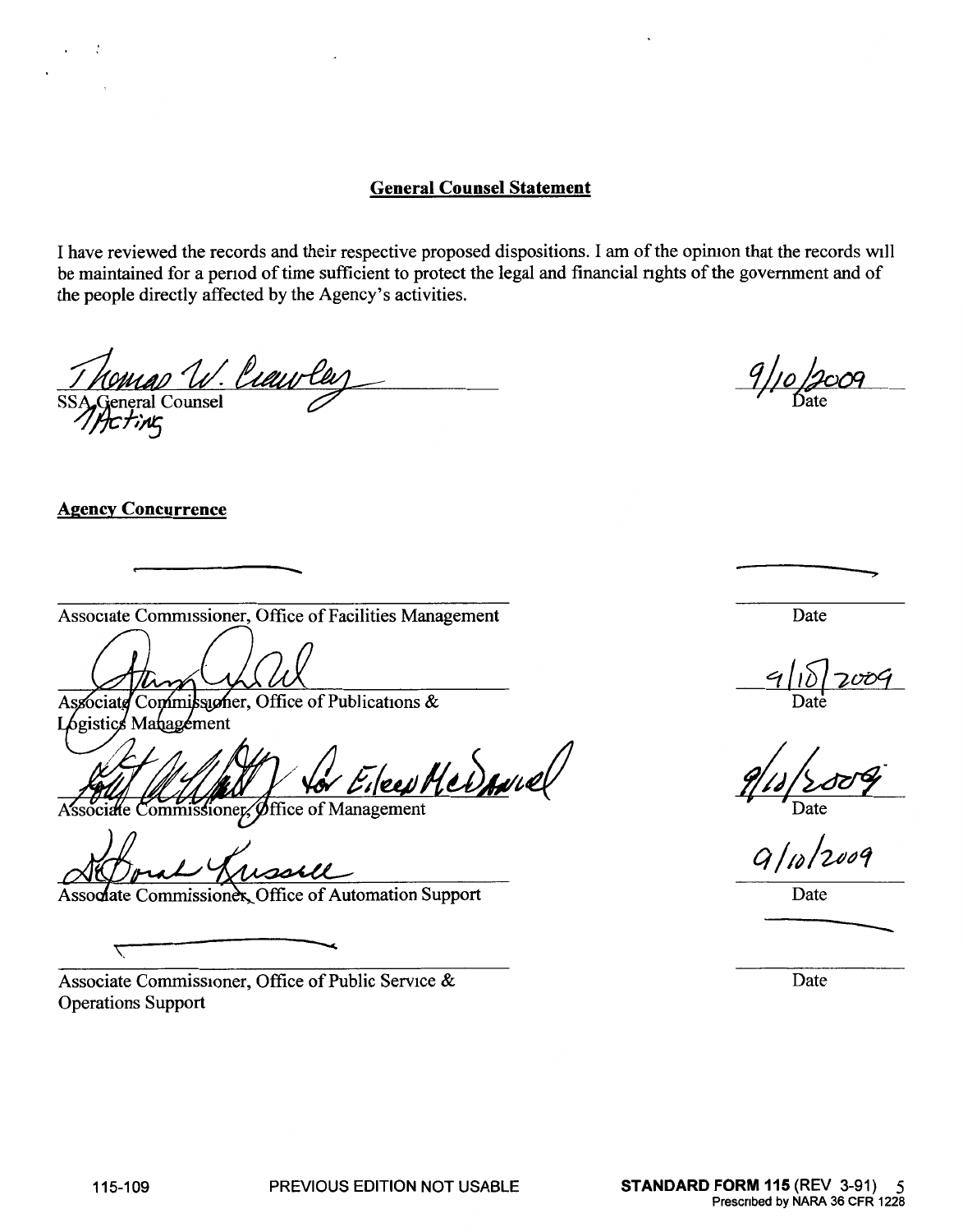Joseph Markovie fr Pamela Mazerski

Joseph Markone fr Pamela Marger<br>Associate Commissioner, Office of Quality Data<br>Management

Associate Commissioner, Office of Disability Systems

Associate Commissioner, Office of Retirement & Survivors Insurance Systems

<u>Da Van for</u> Tom Grzynski

Architecture & Engineering

Associate Commissioner, Office of Earnings, Enumeration & Administrative Systems

 $~\ddot{}$ 

Associate Commissioner, Office of Applications & Supplemental Security Income Systems

Associate Commissioner, Office of Electronic Services

<u>Marti Ecum for Plui Beck</u><br>Associate Commissioner, Office of Telecommunications & une pecker

Systems Operations

 $9/10/09$ 

Date

Date

 $\frac{9/10/09}{\text{Date}}$ 

Date

Date

Date



Date